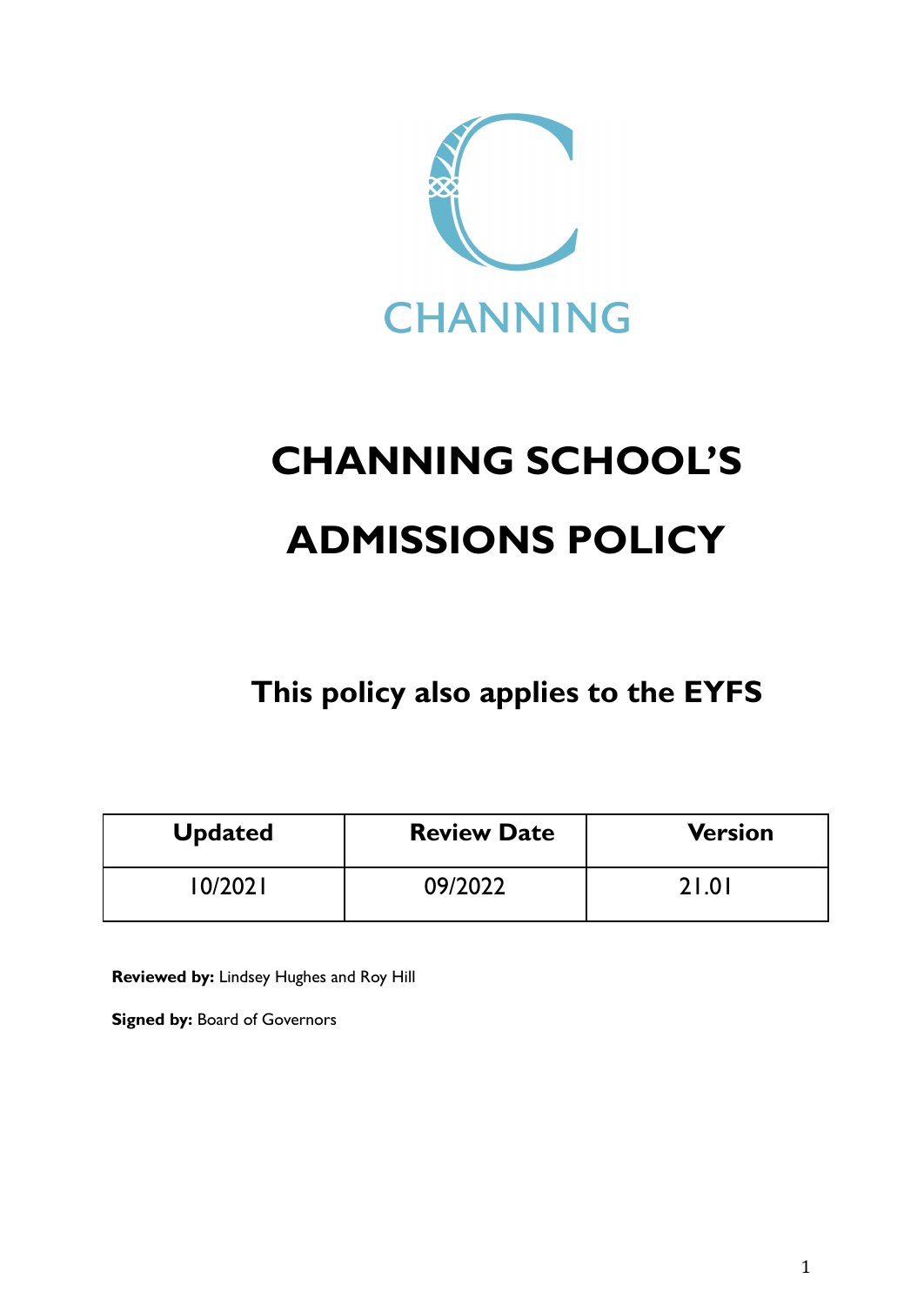# **ADMISSIONS POLICY**

Most girls are admitted to Channing School following assessments at 4+, 11+ and 16+, but chance vacancies in other year groups occur from time to time. The School has a Unitarian tradition and welcomes staff and pupils from many different ethnic groups, backgrounds and creeds.

Entry is selective and we look at assessment or examination results, interview feedback and reports from previous schools/nurseries to gauge a pupil's potential.

#### **Aims**

- To welcome girls from all backgrounds who have met the academic criteria.
- To admit girls who will benefit from an academic education and contribute to and benefit from the ethos and activities of this School community.
- To treat all candidates on merit.
- To treat all candidates in a sensitive manner.

#### **1. Admissions Procedures**

There are Open Mornings at the Junior School in the Autumn and Summer Terms, by arrangement, and Open Mornings and Evenings in the Autumn and Summer Term at the Senior School when prospective girls and their parents are most welcome to come and see the School.

The closing dates for 4+ and 11+ applications are published on the School website and in publications. Offers of places and acceptances are made to a published timescale, which is agreed with other local schools. The results of assessments are not discussed with the parents or made public, (although feedback for chance vacancies is given if requested by parents). Places are offered in line with the number of girls the School can accommodate.

All applicants are treated with care and consideration, including those with special educational needs and disabilities.

#### **a. Admission to the Junior School**

Entry to the Junior School is usually at age 4+ and pupils selected will join one of the Reception classes. Applications should be registered in advance of the year of entry and by the published closing date. The closing date is published well in advance on our website. The first stage of the assessment usually takes place in January of the year of entry. These assessments are conducted informally, in Early Years/Key Stage 1 classrooms. The girls work in small groups of children of a similar age, with a teacher/teaching assistant on a variety of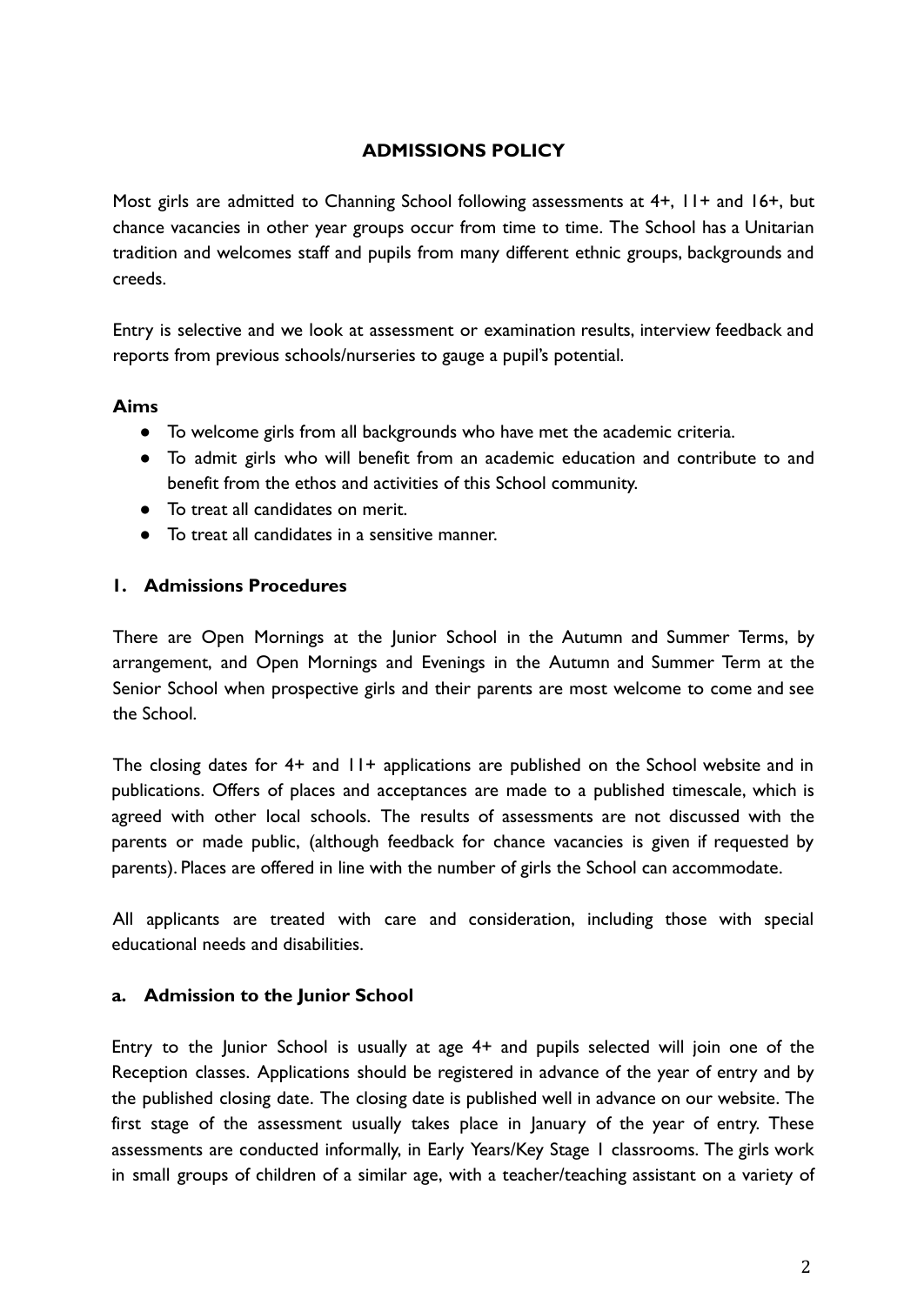activities in a friendly, relaxed atmosphere.

After the first assessment, candidates whom we wish to see for a further assessment will be called back for a second round. This usually takes place around the middle of January. At this stage, girls are assessed again, in small groups, and work with a member of staff for approximately one hour. Age is a consideration and allowances are made for younger candidates. We also seek a written reference from the candidate's pre-school/nursery setting, where they attend one.

Parents of a pupil who has any disability or special educational needs should provide the School with full written details at registration, prior to assessment such that suitable adjustments can be made if necessary. If special educational needs or a disability become apparent after admission, the School will consult with parents about reasonable adjustments that may allow the pupil to continue at the School.

As a member of the London Consortium, the offer and acceptance dates coincide with the other schools in the consortium.

## **b. Transfer from the Junior School to the Senior School**

Junior School girls are automatically guaranteed places in Year 7 and are not required to take the 11+ entrance examination, with the exception of pupils who join the School from January of Year 5 onwards. The Headmistress may waive this requirement at her discretion.

Where a Junior School pupil has not made the expected progress since their arrival in the Junior School and we are concerned they will not thrive in the Senior School, the Head of the Junior School will discuss these concerns with parents no later than the Autumn Term of Year 5. Guidance and advice will be offered to the families of pupils for whom transfer to the Senior School is not appropriate.

Pupils who are suitable for academic scholarship to the Senior School are put forward to the Headmistress by the Head of the Junior School after liaison with Form Teachers, the Director of Studies and Head of KS2. Potential music scholars must apply if they wish to be considered for a music scholarship.

#### **c. Senior School Admissions**

Channing is a member of The London 11+ Consortium and follows its agreed Code of Practice for entry at 11+. Detailed procedures with regard to the entrance examination timetable and interviews will be provided each year.

The agreed Code of Practice for entry into Year 7 is published on the Consortium website.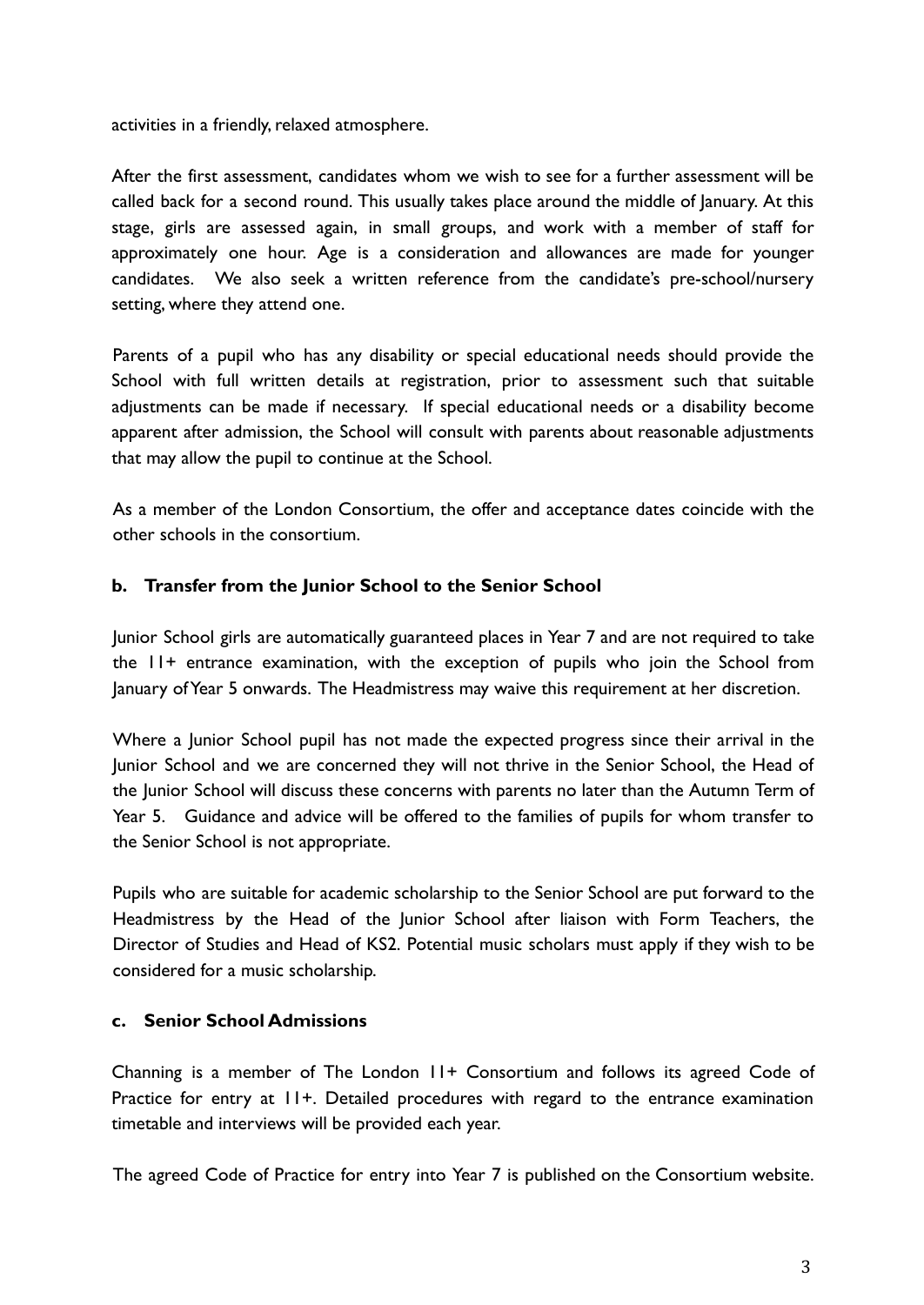In the case of special needs or any disability, parents may request extra time or special consideration in the examinations if the need is supported by a recommendation from a professional body and meets the JCQ access arrangements guidelines for public examinations.

The entrance examination is a series of cognitive ability tests which usually takes place in December. All candidates applying to Channing School are invited to attend an interview, which usually takes place in January or February of the year of entry. A request for a reference is sent to the candidates' current school after the closing date for applications has passed and before the interviews take place.

## **d. Sixth Form Admissions**

#### Internal applicants

Most girls transfer from Year 11 at Channing into our Sixth Form. Guidance and advice is offered to those for whom transfer might not be appropriate. We expect our students to achieve at least a 7 in each of the A level subjects they wish to study. It is an essential requirement to achieve grade 8 in GCSE Mathematics to study Further Mathematics. If the student has opted for a subject that is not offered at GCSE, she will need a Grade 7 in a related subject. For Economics, for example, a Grade 7 in Mathematics; for Computer Science, a Grade 7 in Computing or Maths; for History of Art, a Grade 7 in a humanity subject; for Politics, a Grade 7 in History or English Literature; for Psychology a Grade 7 in at least two sciences, or a Grade 6 in Maths. Once GCSE grades are published in the summer, acceptance on all courses is at the Headmistress' discretion.

#### External applicants

A typical Sixth Form student at Channing will have gained 10 GCSEs with the majority at Grades 7 - 9. Achievement at GCSE Grade 7 or above is required in the subjects to be pursued at A level and a Grade 8 is essential to study A level Further Mathematics. If the subject is not offered at GCSE, a minimum of a Grade 7 in a supporting subject is required, for example, History or English for A level Politics, Science or Mathematics for Psychology.

External applicants are invited to attend interviews with the Deputy Head (Academic), Director of Sixth Form and the Headmistress and a request is sent to candidates' current schools for a reference and GCSE predictions. Places are offered conditionally on the candidate achieving the predicted GCSEs, which must include English and Mathematics at Grade 6 or above.

#### **Scholarships**

Scholarships are available to both current Year 11 students and external candidates.

● Academic scholarships are assessed by sitting the Scholarship examination which takes place in early November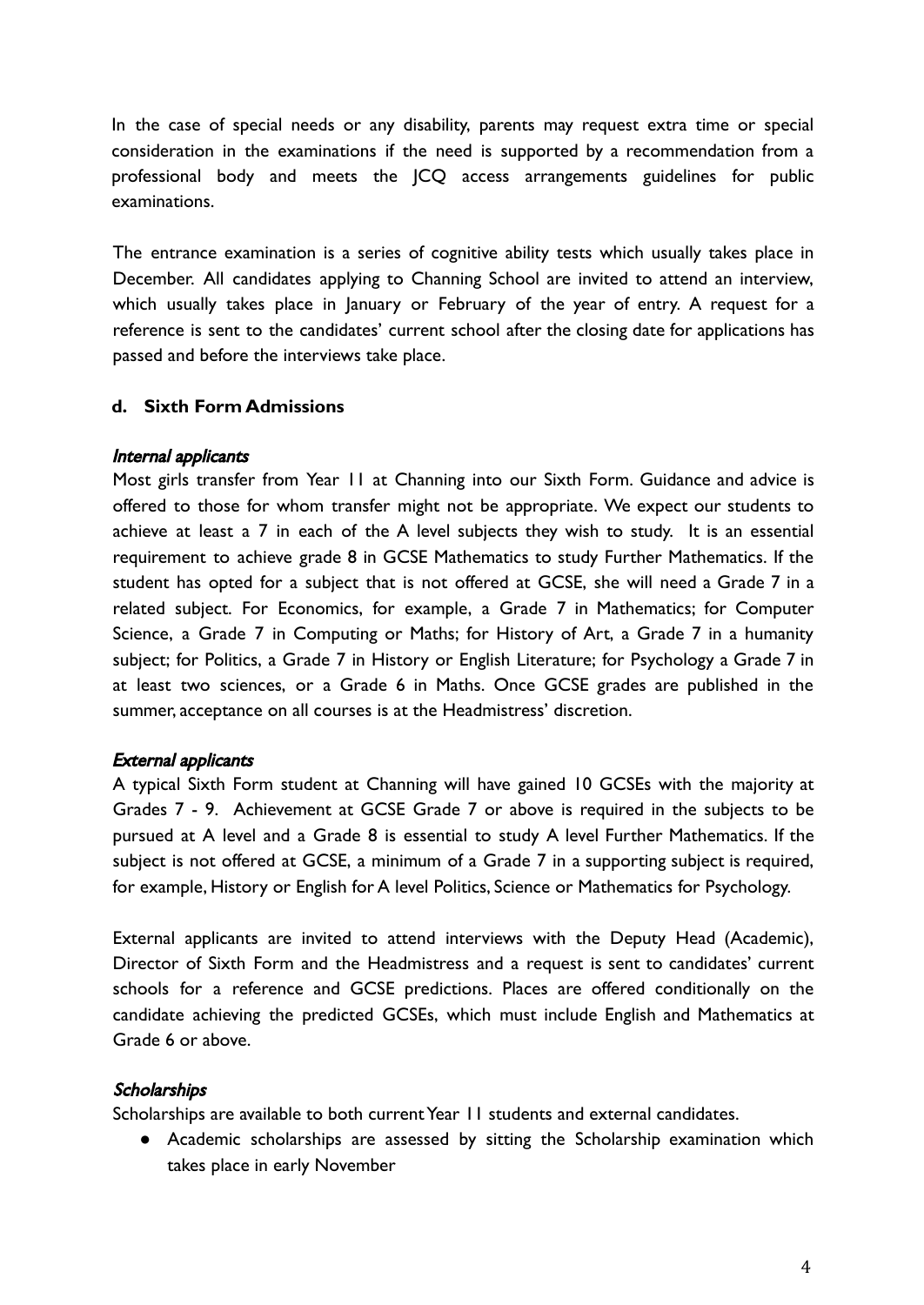- Music scholarships are awarded as a result of a music audition and interview
- Art Scholarships are awarded based on the submission of a portfolio of work

Information about the scholarships and specific deadlines are published each year on the School website.

### **e. Chance Vacancies in the Junior and Senior School**

Should a place become available in a particular year group, candidates who have registered for the appropriate year will be contacted and offered an assessment on a specified date. Where vacancies may arise, admission is by an age appropriate assessment consisting of literacy, numeracy and social tasks for the Junior School. For the Senior School, admission is by an exam in English and Mathematics and, where appropriate, a Modern Foreign Language plus an interview with the Headmistress. A request for a reference is requested for all Chance Vacancy applicants from the candidate's current school.

# **2. Disclosures**

Parents must, as soon as possible, disclose any particular known or suspected special circumstances relating to their daughter's health, allergies, disabilities or learning difficulties, if English is not their first language, or other circumstances that may affect their daughter's performance.

# **3. Special Circumstances**

We recognise that a candidate's performance may be affected by particular circumstances, for example if:

- She is unwell when taking tests or has had a lengthy absence from her school
- There are particular family circumstances, such as a recent bereavement
- There is relevant educational history, for example education outside the British system
- The candidate has a disability or specific learning difficulties
- English is not the candidate's first language

# **4. Additional Factors**

The School is heavily oversubscribed. If we have to decide between two or more candidates who meet our admission requirements, after all appropriate allowances and special consideration has been given, we may give preference to (in no particular order):

- A girl who already has a sister in the School or whose parent is a former pupil
- A girl whose parent is a current member of staff
- A girl with a particular skill, talent or aptitude